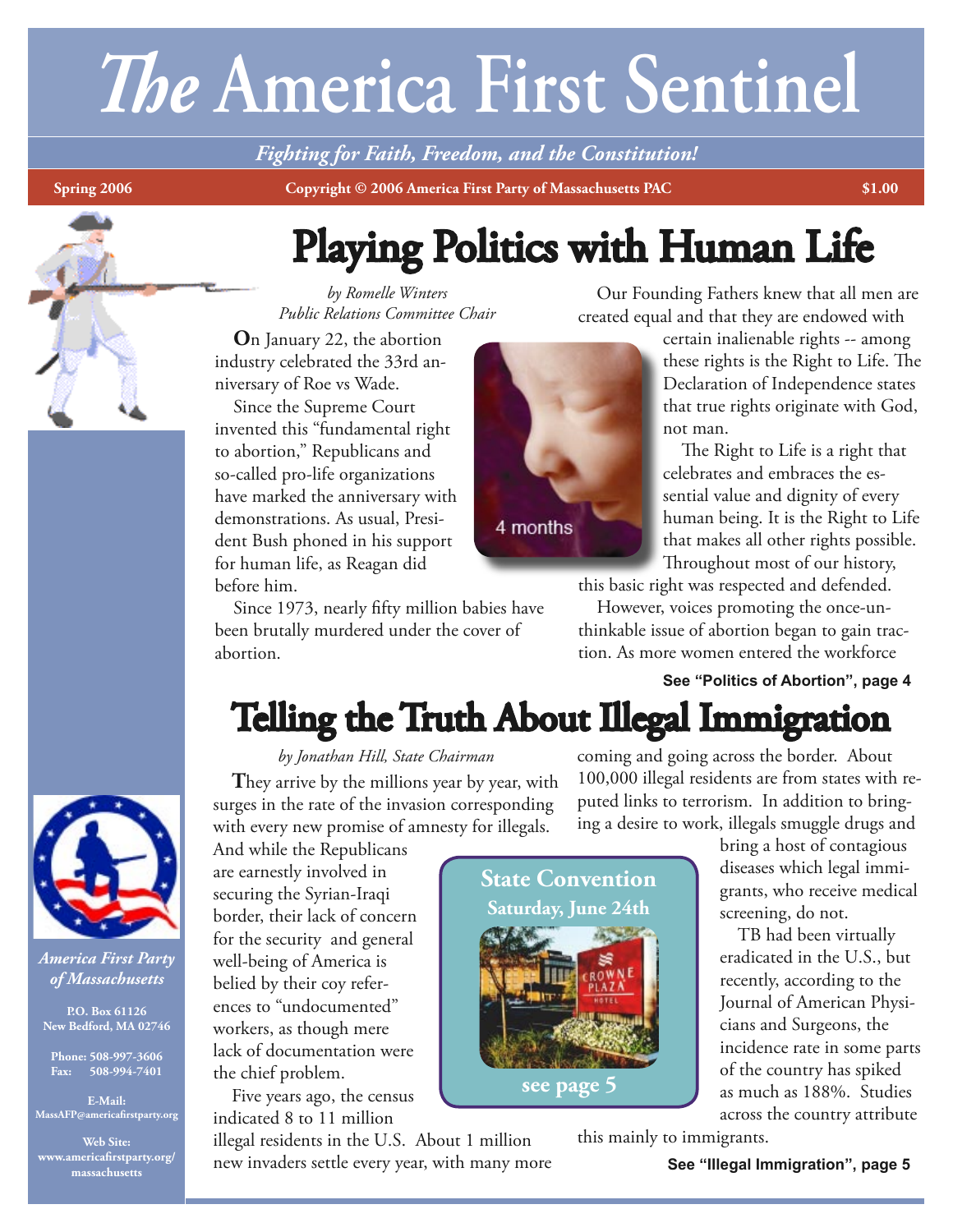#### **Page 2** *The America First Sentinal Spring 2006* Spring 2006

#### **Mission Statement**

**We, the members of the America First Party, pledge ourselves to restore and revitalize the great American Experiment for the benefit of our nation and all its people.**

**We commit ourselves to elect honest people to public office who adhere to principles based on the wisdom of the Founders and expressed in the United States Constitution and our party platform.**

**We hold to the steadfast beliefs that the means to revitalizing our nation is to revitalize our people and the means to restore our nation is to restore just and Constitutional governance. To this end, we obligate our party:**

- **· To preserve and protect our people and our sovereignty · To promote economic growth and indepen-**
- **dence · To encourage the traditional values of faith, family, and responsibility · To ensure equality before the law in protecting those rights granted by the Creator**



**For More Information: www.americafirstparty.org**



*by Jonathan Hill, State Chairman* **S**ince the establishment of our new state-wide committee and political designation, what have we accomplished? I can honestly say that we have

learned much and used our time and resources well. As a result, we are rapidly assembling the skills needed for future success.

 Although we have much more ahead of us, we have embraced opportunities and used limited financial resources efficiently. And we have already succeeded in running many competitive campaigns and in getting two party members elected.

Under the leadership of Bob Casimiro,

party members have successfully worked to shape immigrationrelated policy on Beacon Hill (see page 7).

 With the efforts and in-house skills of our members, we have designed our own publications and pamphlets. We have produced candidate videos, as well as professional quality radio and newspaper ads.

 Good-looking and highly informative pamphlets have been published on the marriage issue, and we have distributed them to thousands at marriage rallies.

 We have sent out press releases by fax and email, and lobbied state representatives with hundreds of faxes, pamphlets, and via special mailings and telephone calls.

> As many as 13,000 phone calls were placed for one candidate, and additional calls for telephone surveys.

> We have designed web sites and fundraising mailings, and, in one instance, about \$10,000 was raised in only 2 months.

 Color posters have been designed in-house, and thousands have been printed to advertise regional meetings. We have worked

hard under time constraints to organize and advertise public meetings. These are now on hold due to municipal bylaws preventing the posting of our announcements in easily accessible public places, a problem we hope to overcome as soon as possible.

 Many who work in our state party organization are also staffing positions in standing committees of the national party. As is typical of new and growing organizations, there is much work to do and relatively few workers to do it. We are usually in lengthy meetings 1 to 5 times a week, spending time preparing for them, doing the work of these national committees, and working our regular jobs with the balance of our time. Although these circumstances are necessarily slowing the development of the state party,

> we have good reason to hope that the fruit of this effort will be on a large scale -- a million new member prospects nationwide who will know of the America First Party within the next 6 months.

 The party could grow even more quickly if more were actively involved. Not sure where

you fit in? Then consider the following: there are articles to write, districts to organize, public meetings to hold, and campaigns to assist; we also need to call in to radio programs and to write letters to the editors of local newspapers; state-level committees which specialize in public relations, fundraising, and membership-development need to be staffed.

 Our effort is a noble one, and is rightly ranked with the effort of our nation's founders because we stand for the "laws of nature and of nature's God" in opposing homosexuality, abortion, and attacks on other natural rights such as property and gun ownership. With your participation, we hope to be the vanguard of a new revolution defending the Godly principles of the revolution and our Constitution.

 But we need you to join us, so please do your part by contacting us and sending in your membership application as soon as possible.



What Have We Been Doing?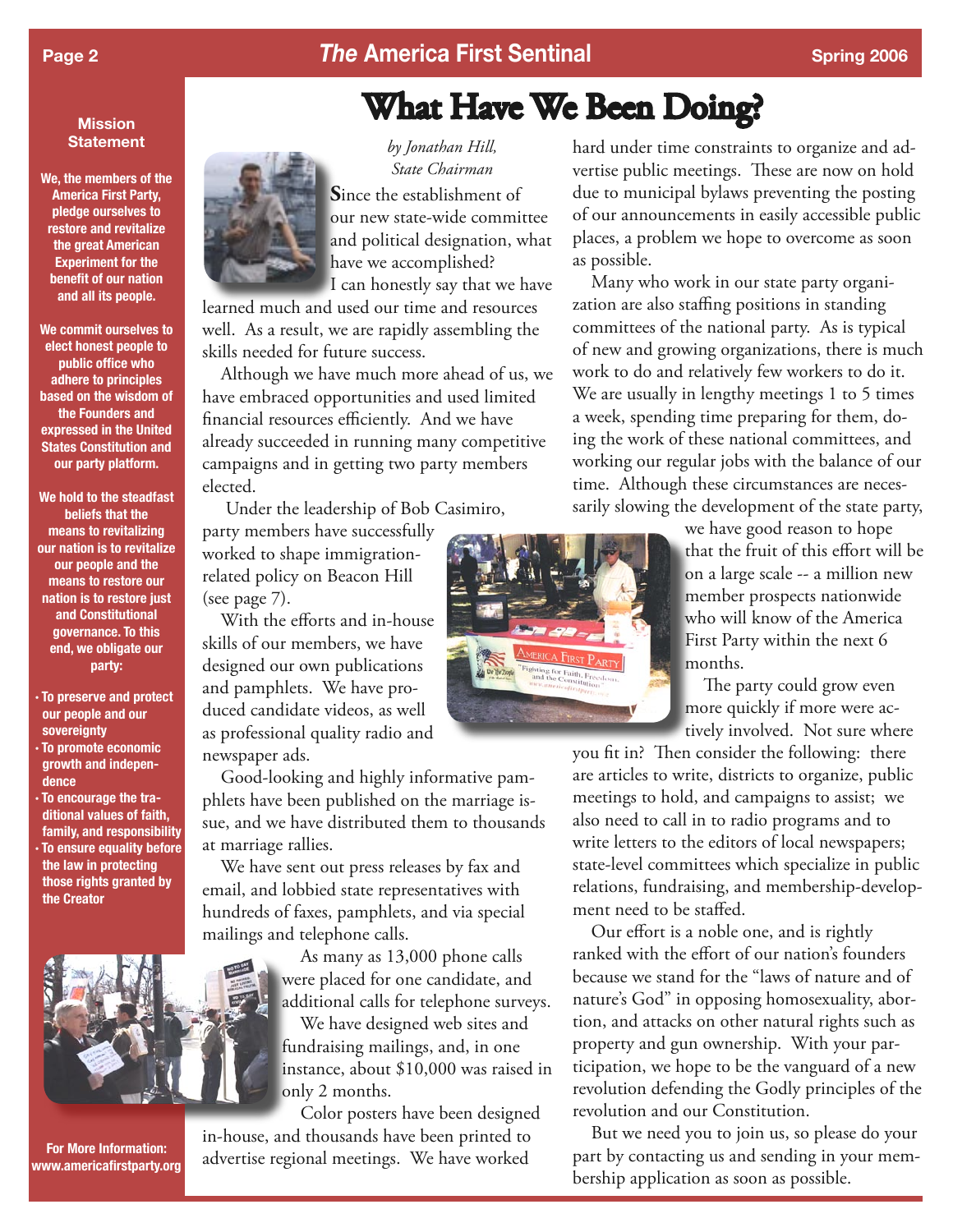# Statement of Principles

#### **Preserve and Protect our People and our Sovereignty**

- Support a military whose mission is to protect our nation, not police the world
- Strengthen our borders and promote rational immigration policies
- Protect English as our common language
- Seek friendship with all nations, but avoid entangling alliances
- Work to maintain our nation's sovereignty and oppose all attempts to make our nation subservient to the precursors of global government
- Apply American values to our foreign policy

#### **Promote Economic Growth and Independence**

- Restore accountability and Constitutionality to budgets and taxes
- Promote tax policies that adhere to the Constitution, enhance individual freedom, encourage savings and investment, and promote the family
- Eliminate unconstitutional portions of the federal government
- Rebuild our manufacturing base and protect American workers
- Protect our right to fair trade and oppose free trade, exit NAFTA and the WTO
- Help American businesses stay in America
- Promote a Buy American policy
- End taxpayer bailouts of corporations and foreign governments
- Implement a self-sufficient energy policy

#### **Encourage the Traditional Values of Faith, Family, and Responsibility**

- Protect and recognize the sanctity of all human life
- Defend the traditional family unit based on one man and one woman
- Promote the primacy of parents in the lives and education of their children
- Respect the free exercise of religion
- Recognize the Judeo-Christian heritage of

our shared values

#### **Ensure Equality Before the Law in Protecting Those Rights Granted by The Creator**

- Defend the self-evident truth, "that all men are created equal, that they are endowed by their Creator with certain unalienable rights, that among these are life, liberty and the pursuit of happiness"
- Preserve and protect all of the Bill of Rights
- Oppose all quota systems. Merit and behavior must prevail
- End judicial tyranny and restore balance to our political system
- Restore property rights and restrict government land confiscation

#### **Clean Up Our Corrupted Political System**

- Remove the primary source of corruption by sharply reducing the size and scope of the federal government to its limited powers under the Constitution, and return control over all other matters to the states
- Require that all political donations be promptly disclosed and come from voters
- Enforce fair uniform standards for ballot and debate access to give voters more choice
- Implement clean election practices—restore paper ballots
- Reform the lobbying system so that the only organizations permitted to lobby are those organizations whose money is acquired strictly from voter donations. Reasonable individual voter donation amount limits must be established.
- End lavish Congressional pensions-put them on Social Security
- Ban taxpayer funded Congressional campaign mailings
- Restore the rights of states in the manner of choosing Senators and Representatives and promote the citizen legislator

**The Statement of Principles of the America First Party was adopted at the first meeting of the National Committee on April 20, 2002.**

**The Principles provide an outline for the party's Platform, which contains a section for each of the Principles headings. Each Platform section then expands upon that particular set of principles.**

**The Statement of Principles is the core statement of beliefs of the America First Party. As such, a twothirds vote of the National Committee is required to adopt any change to the Principles.**

**The party Constitution binds both the National Committee and the National Convention to adopt a platform consistent with the Principles.**

**All party leaders are required to support and advance the Principles as a condition of holding a position of trust within the America First Party.**

**Contact the State Party: 508-997-3606**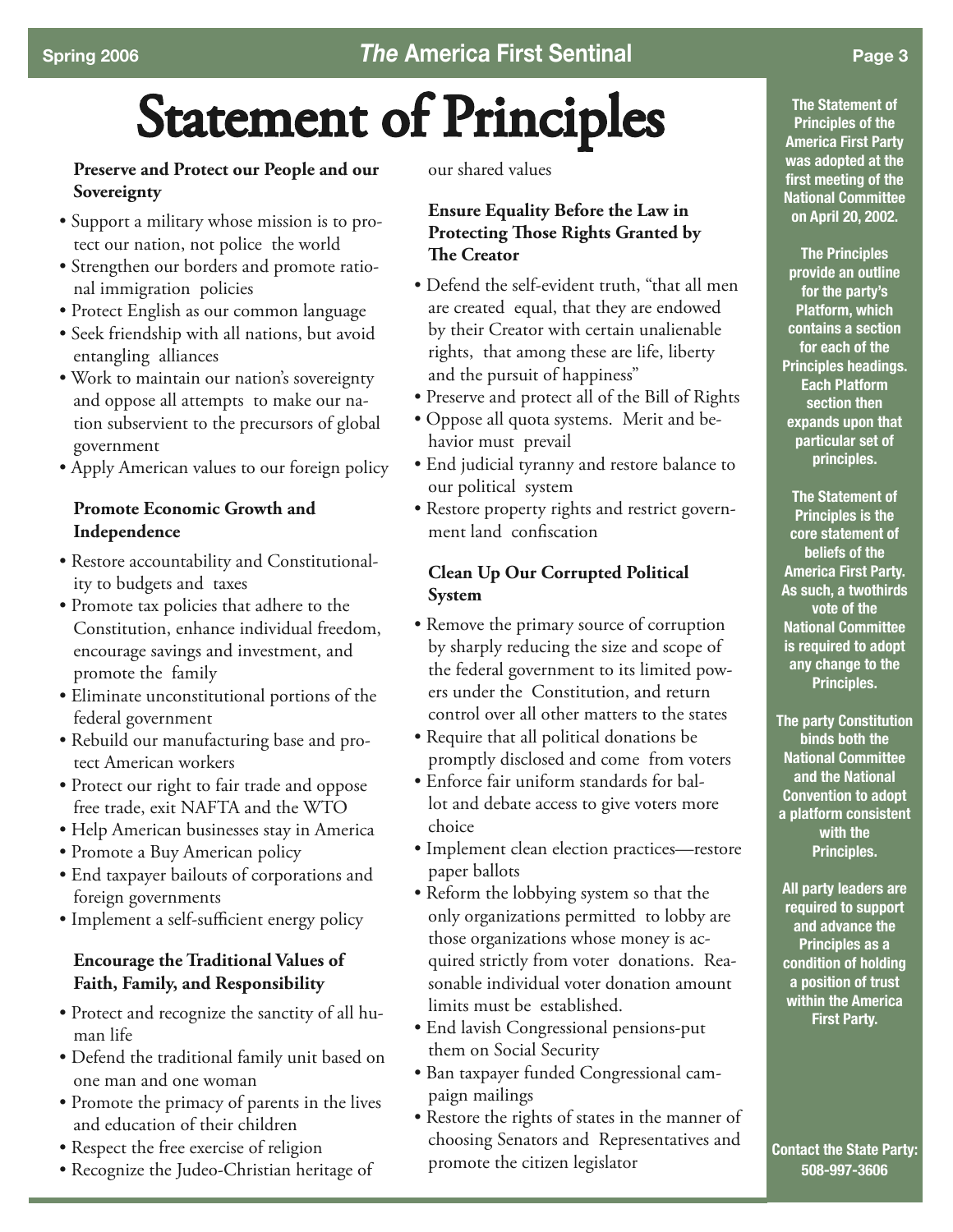#### **Page 4** *Page 4* **<b>***The America First Sentinal Spring 2006 Spring 2006*

#### **Politics of Abortion, from page 1**

7 weeks



#### 8 weeks



and the sexual revolution began, organizations which promoted the right of the woman to murder her child gathered strength. Money, power, greed and a lust for eugenics fueled these groups. Soon, abortion entered the political arena where pressure was put on the Parties to take a stand.

 In 1916, Margaret Sanger founded the organization we now know as Planned Parenthood. Her goal was, "the elimination of human weeds -- Negroes and Jews." Over the next fifty years, her program of racial genocide morphed into the call for legalized abortion.

 In 1967, Ronald Wilson Reagan -- then governor of California -- lobbied for and signed a bill that legalized all abortion in that state. In 1970, Republican governor of New York Nel-

> son Rockefeller followed Reagan's example. Led by Republicans, abortion-on-demand became legal in New York and California, setting a precedent for what was to follow.

 In 1973, a Supreme Court, dominated by Republican appointees, decided that a person's Right to Life was not fundamental. Through

judicial fiat, the Constitution and the vision of the Founding Fathers was turned upside down. Roe vs. Wade invented a fictional 'right' which ignored the basic Right to Life. And they created a potent new issue for their party.

 While the Democrats embraced that decision, the Reagan-led GOP rhetorically turned on their own legislation and judicial appointees. In 1980, they added a pro-life plank to their

platform.

 Pro-life organizations gravitated into the Republican orbit, endorsing and electing Republicans, even those whose commitment to life was suspect -- including George Bush. These organizations voiced support for "the lesser

of two evils."

 If the vision of the Founding Fathers were upheld, there would be no need for any pro-life

organization and the Republican Party would have to find other ways to attract its base. The GOP began to successfully use the issue as a basis to win elections.

 However, unflinching support for Republicans has not led to the salvation of the innocent unborn. The ongoing massacre of over a million babies every year continues, and all Republicans give the country is more judicial nominees who call Roe vs Wade "settled law."

 The strategy of backing the lesser of two evils has brought us President Bush, who refuses to take action to end abortion. Worse than what he will not do, is what he HAS done. Bush appointees have argued RICO charges against prolife activists such as Joe Scheidler. His judicial appointees continue to rule in favor of abortion and infanticide and against the unborn.

 President Bush continues to fund Planned Parenthood and UNESCO's population control with taxpayer money. When the president reauthorized the Mexico City policy, he changed it, adding financial support for abortion in certain circumstances.

 The President also proudly provided the first federal funding of embryonic stem cell research. The America First Party supports adult stem cell research, which has proven to be successful. We uncompromisingly oppose embryonic stem cell research -- where life is created with the sole purpose of destroying it.

 It is not only the unborn who have to fear the Republican and Democrat embrace of the culture of death. Six Republican judges -- including the recently appointed William Pryor -- led the vote which permitted an innocent woman to be starved to death by court order. Her only crime was to be disabled.

 Governor Jeb Bush and President Bush gave lip-service to her cause, but little else. In the end, she died for the convenience of her husband and his fiancée while the Republicans failed to act effectively.

 Americans who are committed to ending abortion and stopping euthanasia should back away from the GOP. The America First Party is committed to protecting and preserving innocent human life -- not to use it as an issue to win elections.

12 weeks



**For More Information: www.americafirstparty.org**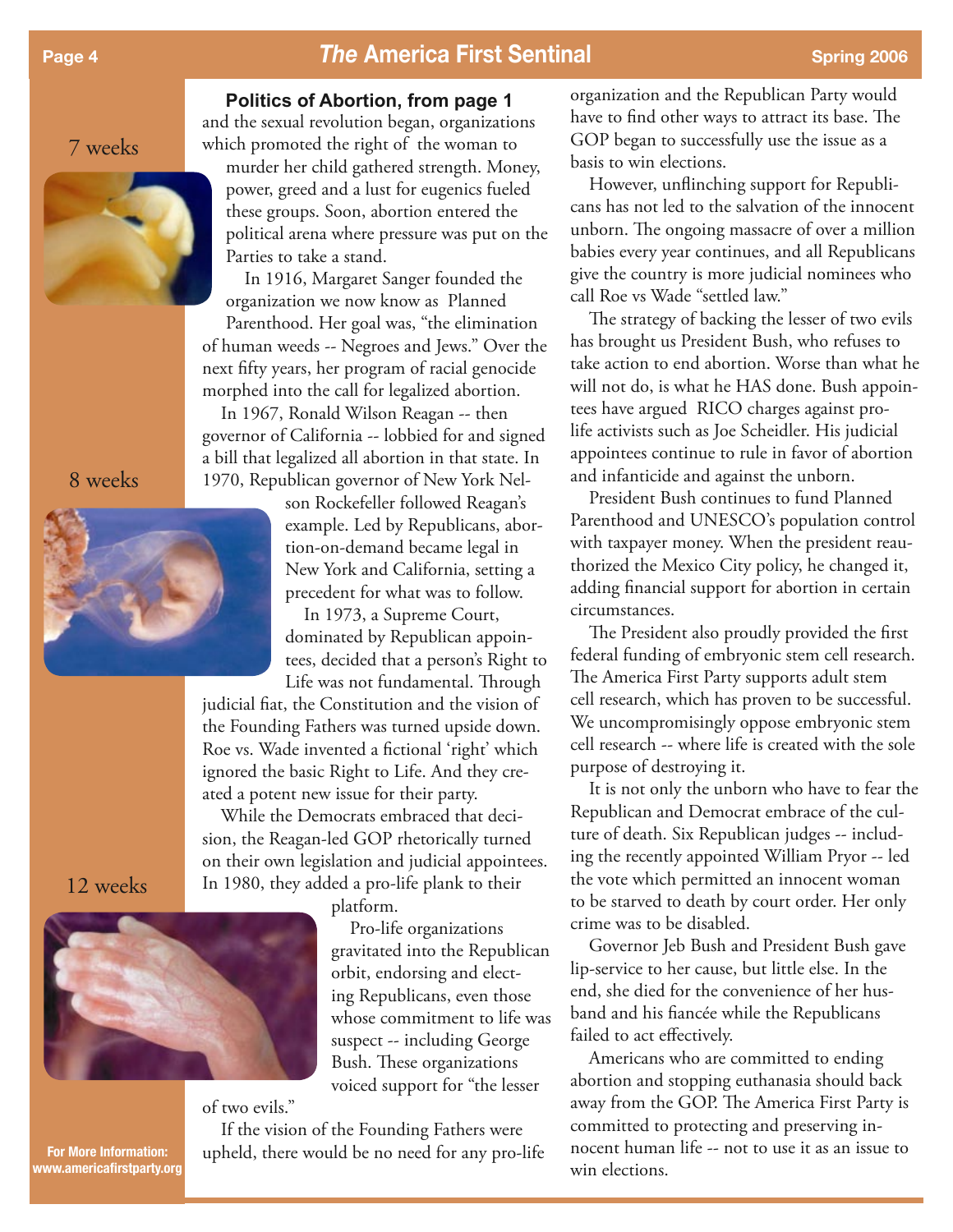### **Spring 2006** *Page 5 Page 5 Page 5**Page 5**Page 5**Page 5*

#### **Illegal Immigration, from page 1**

 A new strain has arrived, Multi-Drug Resistant Tuberculosis, which was recently endemic to Mexico. Costing 100 times more to cure than the conventional TB, and about \$250,000 per patient, it has severely strained medical resources.

 Other resurgent diseases, like Leprosy, with only 900 cases detected in 40 years in the U.S., but with over 7,000 diagnosed in a recent three year period, are also an increasing problem.

 The cost of providing health care to uninsured illegals, for this and other reasons, is staggering. Eighty-four California hospitals, which are hemorrhaging from these immigrant-related costs, are closing their doors, as well as emergency rooms in numerous states.

 Another potential problem is terrorist infiltration. Texas Governor Rick Perry recently asked Washington for assistance, while pointing out that the border is being penetrated by aliens classified as Other Than Mexicans (OTMs). He was quoted in January as saying, "Just last week there were four Iraqis who were detained". The number of OTMs apprehended rose from 49,545 in 2003 to 155,000 in 2004.

 Let's put this in perspective. While the New York City Police Department comprises a force of about 39,000 officers, the U.S. Border Patrol is a force of only 11,000. It has now been over four years since 9/11. After all that has happened to our country, can a Republican administration and Congress which allocates such few resources to the security of 6,000 miles of border be really serious about national security?

 In the meantime, members of the America First Party of Massachusetts have been working to stop our state legislature from pandering to illegals, with policies which would grant them driver's licenses and in-state college tuition rates. We recognize that these policies, by encouraging more illegal immigration, help to further degrade both our nation's security and the rule of law.

 But notwithstanding what can be done at the state level, border security is mainly a federal issue. There is an urgent need now to elect statesmen to Congress who intend to protect our nation. We have now seen the fruits of the GOP and Democrat policies. It is time to turn away from this disaster and those parties.

### **2006 State Convention**

 The 2006 AFP Massachusetts Convention will be held on Saturday, June 24th, at the Crowne Plaza in Natick, located at 1360 Worcester Street.

 Members of the general public are invited to attend as observers. A \$15 contribution to assist with expenses is encouraged. To participate as a Delegate with voting privileges, party membership is required. By resolution of the State Committee, all membership information, including verification of voter registration, must be received by the State Chairman by 12 noon, June 23rd.

 **Members who wish to be Delegates must check-in between 9:45 and 10:30 am, and then state their intention to the Convention registrars so as to receive their credentials.** 

 Speakers will include David Parker (see page 8), Earl Sholley, and State Chairman Jon Hill. Sholley, a former Republican State Senatorial candidate, will speak about systematic problems with the State Republican party and how grassroots activists can build the momentum to win.

 Other Convention business will be the election of new state party leaders, National Committee Members, and consideration of any new state platform proposals made by the Delegates.

 Delegates also have the option of amending the state party bylaws. These may be amended by a two-thirds vote, if the proposal is submitted to the State Chairman 21 days prior to the Convention. The current bylaws are available on the web site at www.americafirstparty.org/massachusetts/bylaws.htm.

 **Directions from the Mass Turnpike:** Take the Massachusetts Turnpike (I-90) to exit 13 (Route 30 Framingham / Natick). Then bear right after toll booth. At second traffic light turn left. Follow signs to Route 9 East. Hotel will be on the right on Route 9 eastbound.

#### **In Defense of Traditional Marriage**



Distributed to thousands at marriage rallies.



Written for State Legislators and sent to them in a special mailing.



Public Meeting Spring 2003

**Contact the State Party: 508-997-3606**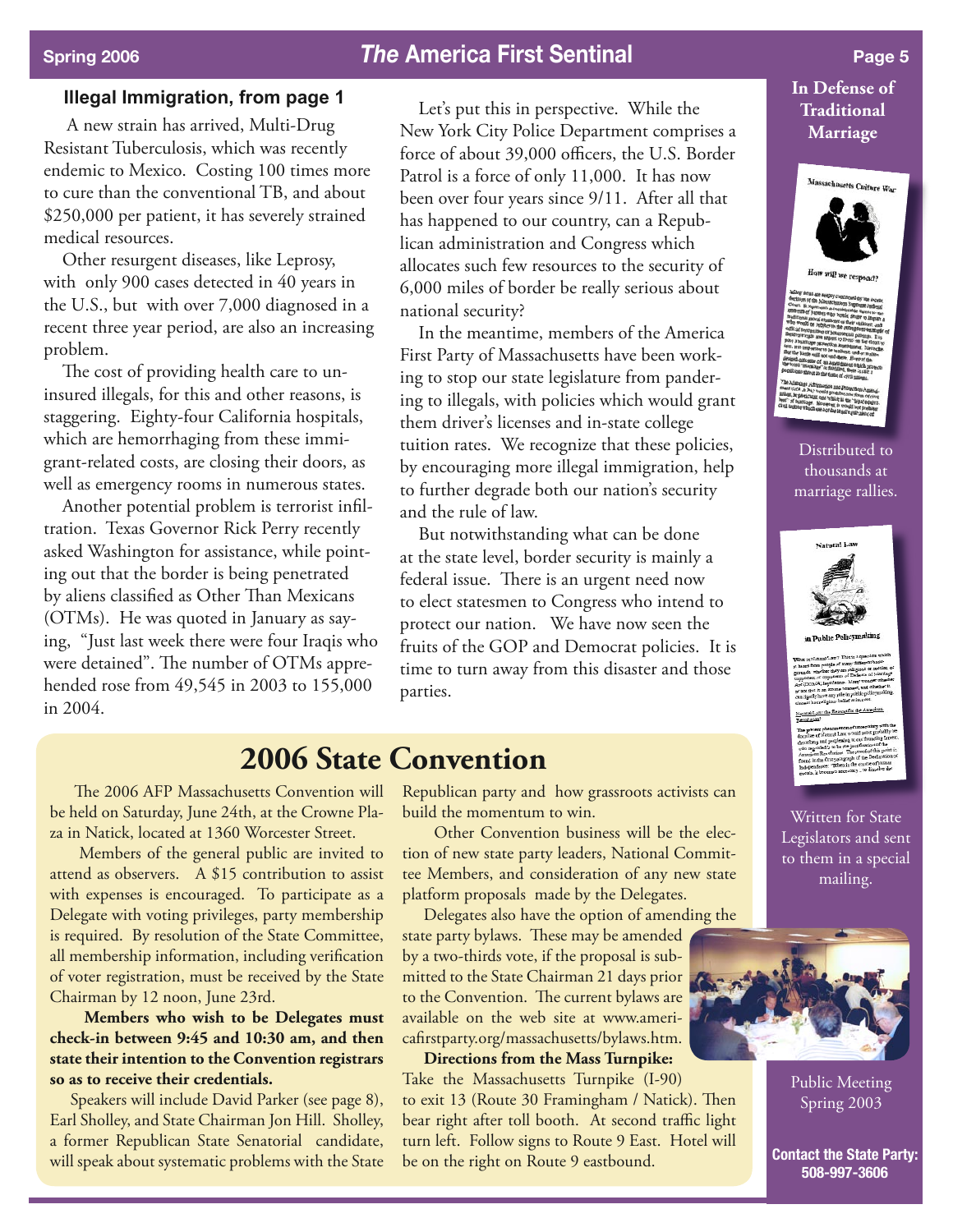**Getting the Word Out**











**Page 6 <b>***The America First Sentinal Spring 2006* Spring 2006

## Before Running: Things to Consider

*"Municipal government is often the cradle for candidates who win higher offices."*

*Your support is needed!*

Contribute securely at: www.americafirstparty.org/ massachusetts

**VISA** 

 **T**he objective, recapturing our runaway government, is simple. It involves replacing most elected representatives. An intimidating goal, but one that will be increasingly attainable as the effects of absurd fiscal, trade, and immigration policies cause more and more of a disruption in the lives of our constituents.

 In the meantime, by focussing on offices that we can win, we can avoid the chronic setbacks that plague other third parties. This, as will be explained shortly, is a proven strategy.

 The controlling influences of big money and biased free media in major races require this approach, one focused on winning. While congressional

and state legislative races may have appeal, we usually need to win local races first.

 At this time, skepticism of third party candidates hampers their fundraising, so candidates who are not self-financing may have to spend a year or two in door-to-door campaigning. To be successful requires a lot of time, money, and sometimes skill.

 A decision to run for office should be made only after mature reflection and planning. An honest self-assessment of skills, fundraising ability, probable time resources, and overall commitment to the goal of getting elected is a prerequisite.

 The support of a team of like-minded and committed people is important. The candidate

also needs to posses some minimum confidence and optimism, and the willingness and ability to acquire the necessary skills that he lacks.

 When aiming for a particular office, it can be helpful to study how other candidates have won their races. Public records assist in this effort, and many are online with your state's



 These sources help you determine both the level of past campaign expenditures for a particular race, and also give clues about what career backgrounds most successful candidates have.

 Research shows that municipal government is often the cradle for candidates who win higher offices. A recent survey of the background of 144 State Representatives in Massachusetts showed that 75% got their start at the local level. About 64% held a municipal/town political office before winning their first state repre-

> sentative race, and many create an appearance of local involvement in one way or another.

 This leads us to a very important approach to running

for state level offices - going for a local office first. For first-time candidates, this provides the opportunity to gain practical experience in fundraising, organizing volunteers, and public relations on a small scale, before facing tougher and more skilled opponents in the state-level race.

 By offering a greater chance of being elected, the municipal option is also more likely to give the candidate real experience in government affairs - a highly valuable asset in state races.

 Consider getting advice from experienced candidates or attending a campaign school in order to avoid costly mistakes resulting from inexperience.

 Once the office to be targeted has been selected, an energetic and experienced campaign chairman is often critical. In some races, a candidate can not handle all the administra-

> tive, fundraising and organizational tasks and still handle all the public relations roles that are his exclusive responsibility, so he must delegate.

> The key to success is often a combination of planning, confident and energetic leadership, effective fundraising, and public relations

which resonates with the voter. A campaign with these elements is likely to be both competitive and an example to imitate.

**For More Information: www.americafirstparty.org**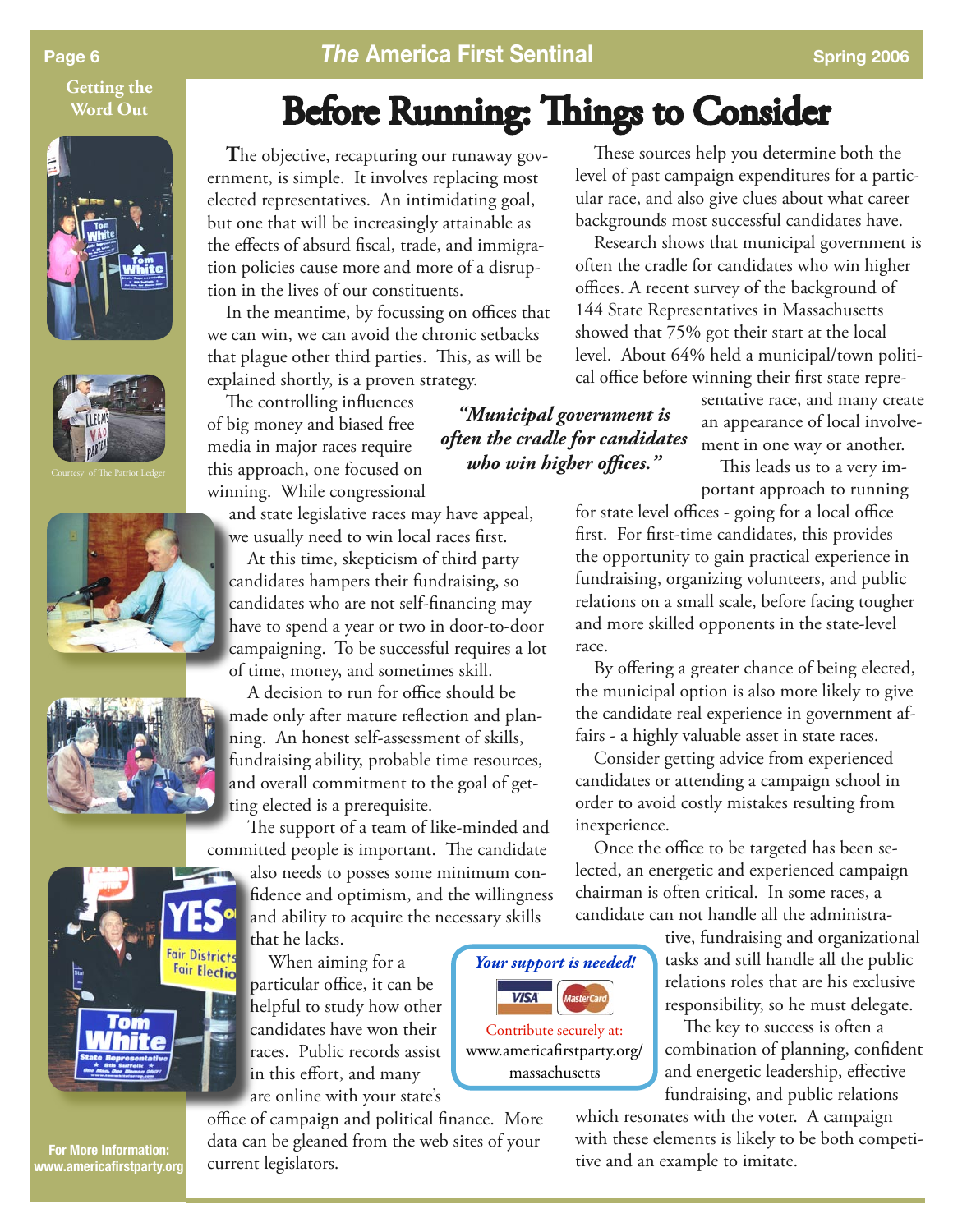### Member Profile: Robert Casimiro, Immigration Crusader



 **R**obert Casimiro, a retired engineer and party member, is not satisfied with mere awareness of the problems facing our state and nation today. He is intent on doing what he can to educate and move state and municipal leaders in the right direction.

And they are listening.

 As executive director of the Massachusetts Coalition for Immigration Reform (MCIR), he recently led a major effort to defeat a preposterous bill which would have extended in-state tuition rates for state colleges to illegal aliens, undermined the rule of law, and encouraged more illegal-invaders to come to our state. This bill would have provided a 50% reduction in tuitions for illegals, at a cost of about \$8,700 per alien student.

 For Massachusetts, it was a rare victory for logic when the bill was defeated 96 to 57. "It's a victory for the Commonwealth and the taxpayer," said Casimiro. "This will give us a breather. But I know they'll be back, because they have the resources."

 But this is just one of his many fights. Next is an effort to prohibit illegals from using foreign ID cards to open bank accounts. The bill was filed at his request by Senator Robert Hedlund of Weymouth. "It's just trying to prohibit anything that gives illegal aliens entryway into our processes and procedures," he said. "I take exception to a foreign country...signing up illegal immigrants for any documents."

 One well-known example of a foreign government ID card is the Mexican Matricula Consular card, which is issued to illegal Mexicans in the U.S, and used to establish bank accounts.

 MCIR was founded in 1999, and has members in over 100 Massachusetts towns. Initially the focus was on keeping people up to date on federal immigration legislation via the internet, but about three years ago, members started coming to Beacon Hill to testify, and to meet with legislators to defeat a notorious bill which would

have granted driver's licenses to illegals. This effort was another success.

 MCIR supports "positive immigration-related legislation" in connection with banking, housing, and identification for state benefits. On the local level, Casimiro's group promotes municipal policies which require the verification of the legal status of workers employed by companies contracted by municipalities.

 Casimiro's grandparents immigrated from Portugal and Canada. Like most of us, he recognizes that he would not be here today if his ancestors had not been allowed to immigrate.

 Although Casimiro is working for changes in the immigration policy, he shares the position of the America First Party. He is not opposed to the concept of immigration, but is opposed to illegal immigration, a clear national security problem, and the extremely high legal immigration rates that we have today -- about 3 times the national average of the last century.

 His and the party's goal is a return to a carefully structured policy, which takes into account the costs and benefits of immigration. Let us not forget that in a system with representative government, the attitude of the immigrant is a particularly critical issue, because naturalized immigrants will eventually have access to the ballot box.

 We need to ask what immigrants are likely to bring to this country. Will they respect basic principles such as the importance of the rule of law and individual self-sufficiency and responsibility? Or will they be the cause of further lawlessness, or the expansion of the welfare state?

 Illegals clearly flunk the basic criteria of respect for law, but others who would legally immigrate might also not be responsible. That is why our party calls for proof of financial viability of immigration applicants, and a return to the sponsorship immigration policy, which would require a U.S. citizen to be financially responsible for new immigrants with a history of low-income.

 Thanks are owed to stout-hearted activists like Bob Casimiro, and we hope that many more will understand the need to join him in his efforts.



State Committee Member Jeff Buck has been working to secure the northern and southern national borders, and serving in his elected post in Framingham.



Members have been speaking out on immigration issues on Beacon Hill and around the state.

 **Contact the Party:**